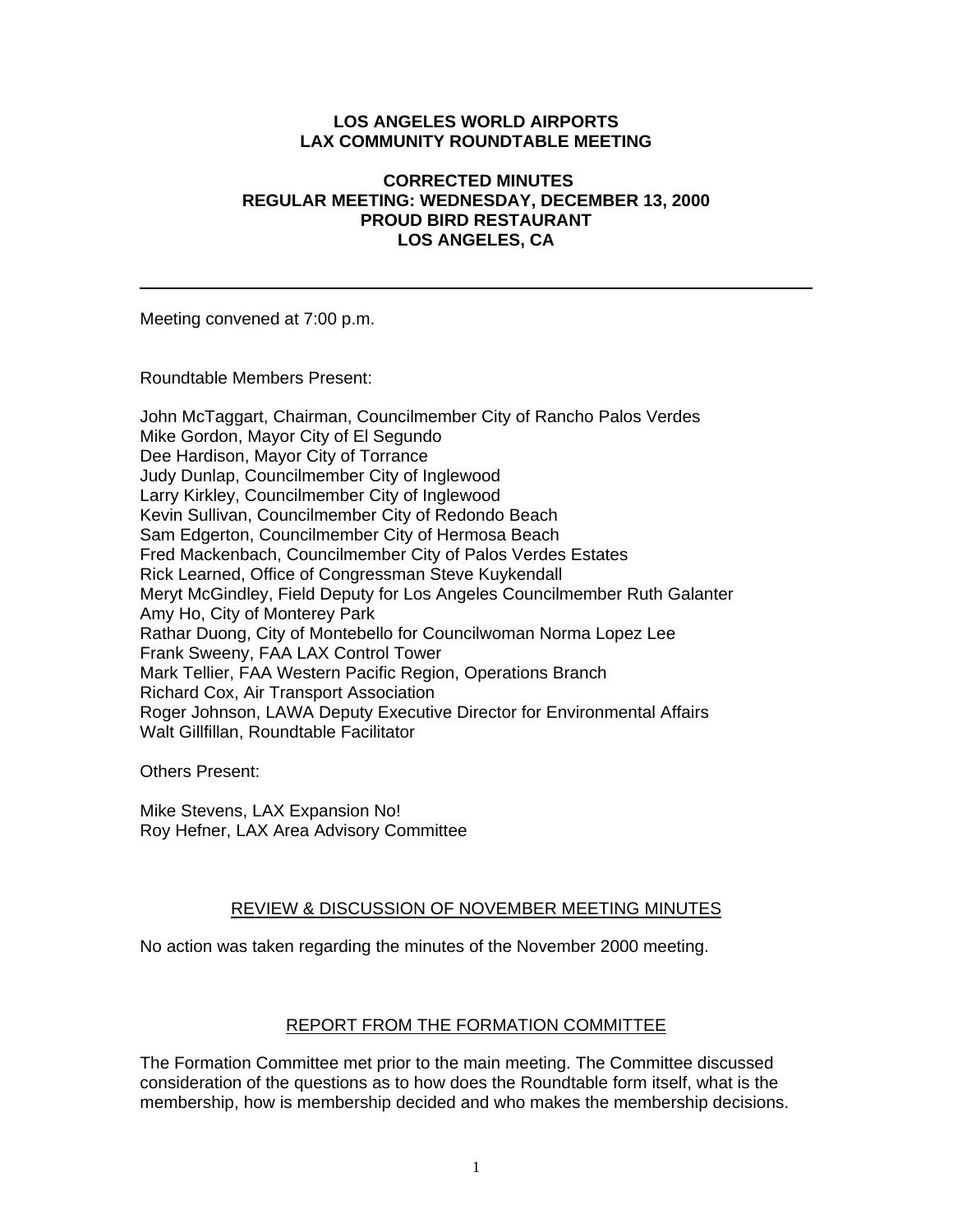The Committee considered various formation options including such things as a formal Memorandum of Understanding (MOU), a Joint Powers Agreement (JPA) or a letter of interest. The letter of interest is a letter that would be submitted by a city, the county, congressional offices and other parties indicating their interest and indicating the name of the representative they would designate as their Roundtable member. There was also a discussion regarding membership including members-at-large which could include persons who are not elected officials or representing official organizations that could serve on the Roundtable. The Formation Committee also reviewed a draft of the Work Plan that will identify the various issues for the Roundtable to address, identify the people who will work on them, and a work schedule for their completion. Another item of discussion was a procedural issue of how exactly does the group conduct its meetings, and how does the community participate in this process.

## FAA PRESENTATION

Mr. Mark Tellier of the FAA Western Pacific Region Operations Branch made a presentation, using PowerPoint graphics, concerning the characteristics of the LAX VOR, the standard flight patterns into and out of LAX, and Over Ocean Operations procedures used at LAX which occur at night.

The VOR stands for Very High Frequency Omnidirectional Range. It is a navigation aid for airplanes. The device sends out a number of radio signals that aircraft use, flying either toward or away from the VOR. The LAX VOR transmits signals up to an angle of approximately 60 degrees from the horizontal, which causes the zone of unreliable signal to be approximately 5700 feet wide at an altitude of 5000 ft., at an altitude of 10,000 ft. the signal is approximately 2 miles wide, and at 15,000 ft. the signal is about 3 miles wide. The flight procedures require the aircraft to cross the VOR at an altitude above 10,000, and most cross at between 10,000 to 14,000 feet. The FAA does not believe that the width of the VOR signal at altitude is having a large effect on the loop departures. The FAA believes that other factors such as the effects of wind, weather and control vectors affect whether or not the pilots go directly over the VOR. Most aircraft do go directly over the VOR with a 92 to 97 percent compliance rate.

Mr. Tellier then presented several graphics showing all aircraft activity in the Southern California area on March 29, 1999, including all jets, turboprops, helicopters and aircraft flying under Visual Flight Rules (VFR) using the "1200" transponder code. He then showed graphics depicting the standard approach and departure routes into and out of LAX. Mr. Tellier then answered some questions concerning the "loop" departure, stating that there have been no changes in the loop procedures for at least the last 10 years, and that aircraft fly in a swath that is 4 to 8 miles wide, not in a narrow track. He also stated that there are several factors that the Pilot and Air Traffic Controller must take into account that affect an aircraft's rate of turn including winds, weather, aircraft type, weight, and the presence of other aircraft in the vicinity. He also stated that aircraft that some persons in the South Bay see flying south from LAX over land are probably east departures due to weather. LAX has a waiver from the FAA to allow aircraft to depart with a tailwind until the wind speed exceeds10 knots instead of the standard 6 to 7 knots. However, if a pilot requests an east departure when the tail wind is less than 10 knots and the airport is in west operations, the LAX Tower will grant the east departure for safety reasons.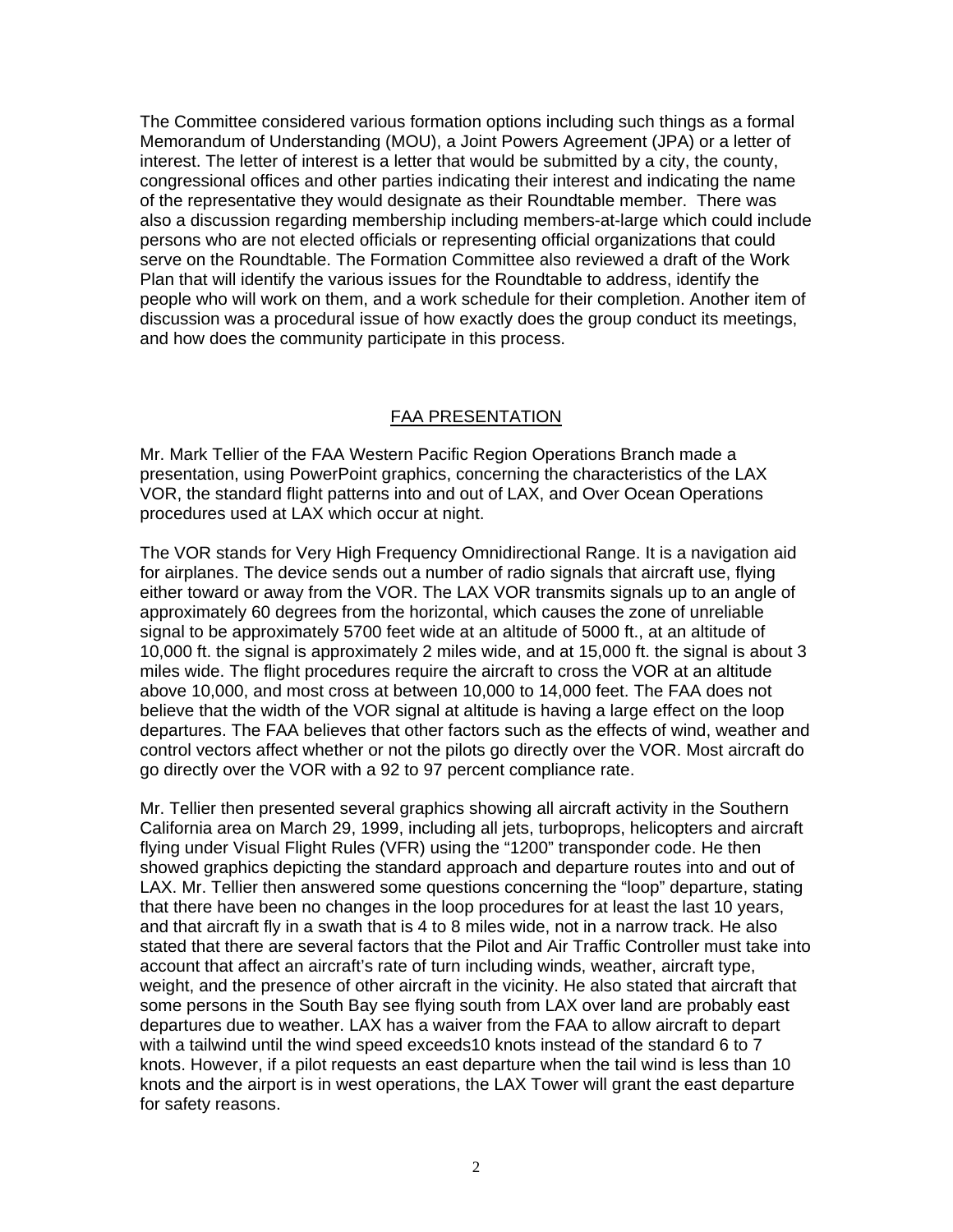Mr. Frank Sweeny, LAX Tower Support Manager made a presentation concerning LAX Over Ocean Operations (OOO) and how the FAA makes the determinations as to when to implement and deviate from the procedure. OOO is a noise abatement procedure at LAX that is used from midnight through 6:30 a.m., and LAX averages about 50 to 60 total operations per night during those hours. During the procedure departures go out over the ocean from the south complex to the west, and arrivals come in to the north complex from over the ocean to the east in the opposite direction using the inboard runways. The OOO procedure is used unless the runway visual range is below minimum standards, if the runway braking action is less than good, if the tail wind exceeds 10 knots, if LAX loses one whole complex, if LAX is down to one runway, or if the demand exceeds 29 total operations or 15 single operations on a runway per hour the airport is not turned around from west operations. However, if demand is the factor then the airport will be turned around when the demand drops below the previous mentioned numbers. He also discussed the days when LAX deviated from OOO during the past 3 months and the reasons. Mr. Sweeny also discussed the issue of east departures by heavy jets during those times when OOO are in effect and there is less than a 10 knot tailwind. The main reasons for these east departures are for safety reasons, and that the FAA cannot require the airplanes to offload passengers or cargo, which is up to the airline and the pilot. The infrastructure of LAX also is a factor in these east departures including runway length and the presence of the dunes at the west side of the airport. The bottom line is that Federal Aviation Regulations state that the Pilot in command of an aircraft is directly responsible for and is the final authority as to the operation of the aircraft. And, if the pilot says to the FAA that he or she needs this east departure for that aircraft to perform within the flight envelope, the FAA will honor that request.

#### PUBLIC COMMENT

One audience member commented that due to recent fog several aircraft were diverted to Ontario Airport (ONT), and inquired why can't those same aircraft be diverted to ONT during the hours of 12:00 midnight to 6:30 a.m.

One audience member wanted to know what is going to happen to property values due to the airport, and what can the Roundtable do about decreased property values.

One audience member wanted to know where the Roundtable agenda and minutes can be viewed, and would appreciate an audio tape of the meeting be made available. Also, will the subcommittee meetings be open to the public.

Mr. Hill-Smith of Inglewood wanted homes sound insulated without easements, and is concerned about safety issues with increasing operations.

One audience member wanted Manhattan Beach included in the Roundtable Work Plan.

One audience member wanted to know where the Roundtable information would be posted on the internet. (www.lawa.org)